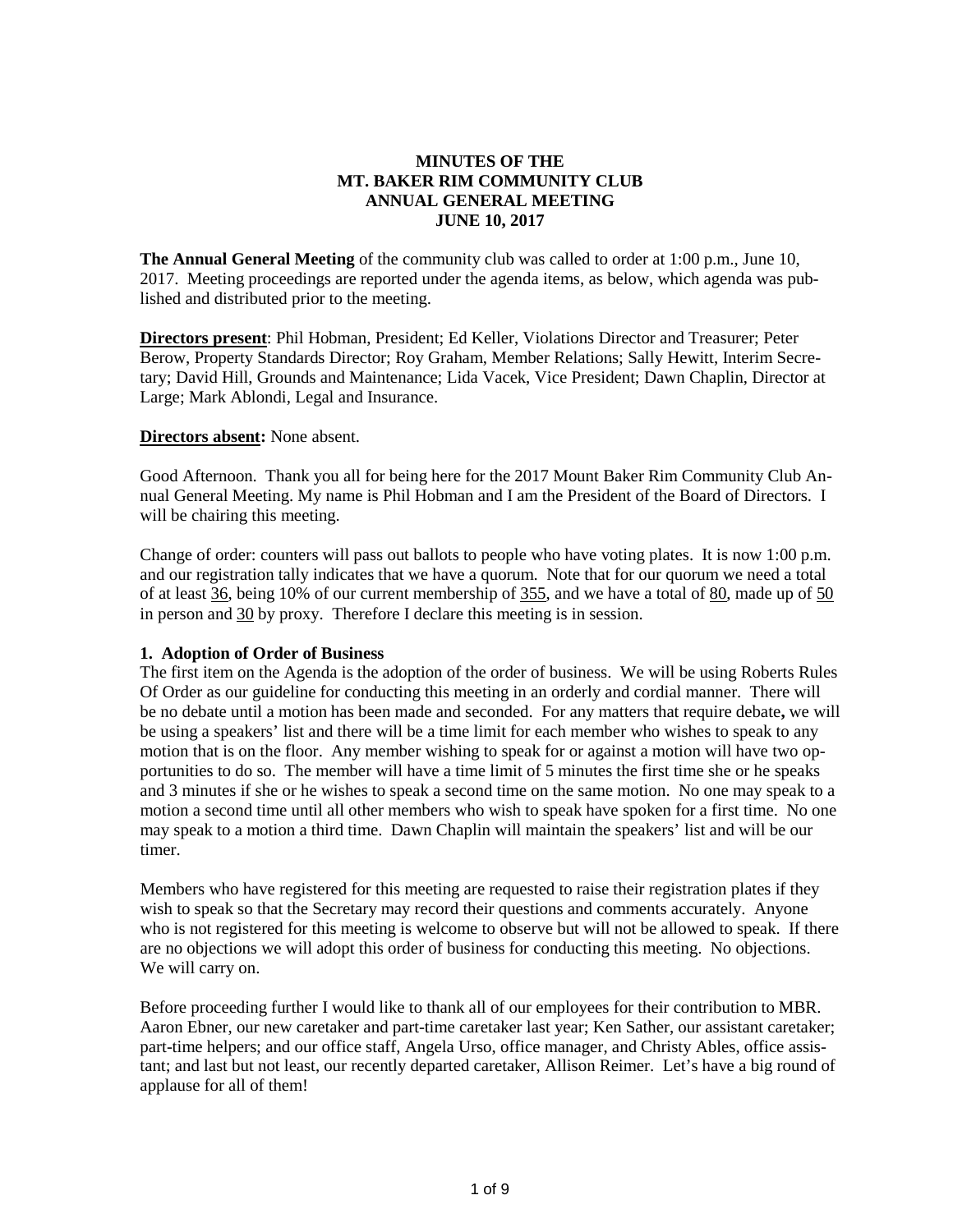# **2. Introduction of 2016 Board of Directors**

We will now proceed to **Item 2** on the Agenda, the introduction of the 2016-2017 Board Of Directors. On behalf of all of the members I would like to thank my fellow directors for their dedication and hard work over the past year. MBR continues to improve physically and financially due to their stewardship.

I request that the other Directors introduce themselves by standing and stating their names and positions on the board.

•Phil Hobman, President – term finished •Sally Hewitt, Interim Secretary (taking over from Roz Schott) •Ed Keller, Treasurer •Ed Keller, Violations •David Hill, Grounds & Maintenance – term finished •Mark Ablondi, Legal and Insurance •Peter Berow, Property Standards •Roy Graham, Member Relations – term finished •Ludmilla Vacek, Vice President •Dawn Chaplin, Member at Large

### **3. Approval of Minutes of 2016 Annual General Meeting**

The minutes of the 2016 Annual General Meeting were reviewed.

ACTION: Dick Russell moved to approve the 2016 Annual General Meeting minutes. Seconded by Titti Ringstrom. **Motion passed.** Minutes approved. The motion approving the 2016 AGM minutes was passed unanimously by the membership with a show of hands (plates).

#### 4**. Directors**' **Reports**

*These 2017 AGM minutes provide a summary of the Directors' verbal reports at the meeting. More* detailed Directors' reports are on file at the MBR office and on the MBRCC website (for those Direc*tors who submitted a more detailed report).*

a. President

Phil Hobman presided over the meeting.

b. Secretary

I volunteered to be interim Secretary after I saw a notice on Nextdoor asking for a volunteer to replace Roz Schott, who sold her home in the Rim. I started taking minutes at the January meeting. So far, it's been an enjoyable experience, a lot of work, and I feel like I'm giving back to the community. I'd like to thank the many people helping to assure the success of the AGM: Angela and Christy in the office, Ed Keller, Phil Hobman, Dawn Chaplin, and other Board members, AGM volunteers Suzanne Hobman and Titti Ringstrom, along with new caretaker Aaron Ebner and assistant caretaker Ken Sather.

c. Treasurer

I would like to begin by thanking our previous Treasurer Susanne Savery for her expert care and the organization she put in place during her 6 years as Treasurer. Without her efforts, my job would have been far harder if I were not following in her footsteps. I would also like to acknowledge the computer systems upgrades completed by Michael Betker. Both of their contributions made it possible for even someone like me to understand and perform the duties of your Treasurer.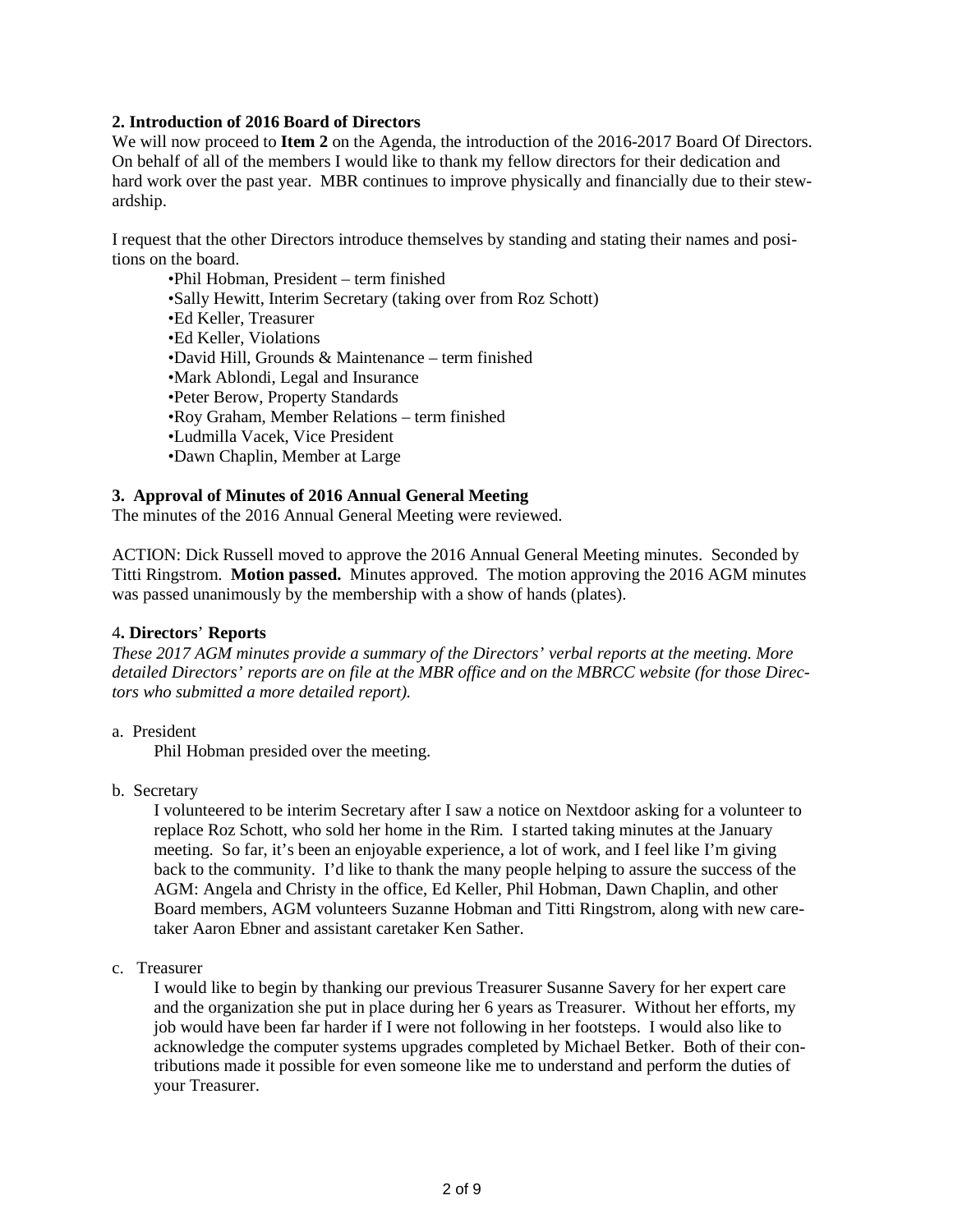Our 2016 income was slightly higher than expected by \$4,359.01. This helped to offset unexpected repairs and equipment replacement that were not anticipated. The failure of one of our 2 pool pumps during our pool season was quickly replaced so swimming could resume. There were also unanticipated repairs to our Dodge truck used to sand and plow our roads, to our tractor, and to our compactor. Even with all of the unanticipated expenses our total budget was sufficient. All expenditures that resulted in over budget categories were offset by savings in others, especially in Garbage, Utilities, and Payroll.

In the fall of 2016 the Board approved moving our Banking and Merchant Credit Card accounts to Peoples Bank that has made it possible to save on our fees we pay when credit cards are used.

Our Reserves currently stand at just over \$267,700 with 2017 anticipated improvements of \$80,000.00. I am expecting a 2017 reserve contribution of over \$30,000.00 (our average annual deposit).

### 2017 January – June

A new 2017 Budget was approved by the Board and was included in this AGM's information packet online. For the first half of 2017 our expenses are in line with the current budget. Each past year the Board has ask the membership to ratify a new budget, in accordance with our Bylaw requirements. Each year that budget is already being used for 6 months before our members get to see it and vote. To remedy this, we have submitted a 2017 and a 2018 Budget for ratification this year. This is being done to give our membership a better idea of what our anticipated expenses will be so that we are never working from an unratified budget again. At the AGM in June of 2018, the membership will ratify a 2019 budget.

We hope that the membership will recognize the benefit of ratifying this 2-year budget making our future cost expectations as transparent as possible. The Board and Staff work hard to keep our expenses in line. Even with our severe winter adding expenses the beginning of this year, we are currently on target with the current budget.

Where does our money get spent? Our largest expense is for our staff: salary, wages, benefits, and payroll taxes. With their efforts, our community is kept in excellent condition and allows for our membership to enjoy MBRCC with the confidence that all the hard work is being attended to and our assets are being protected. These costs are approximately 45% of our total expenses.

Utilities including trash and recycling, are next with approximately 15% of our expenses. Followed by maintenance and repairs including our roads at 11%, reserve contributions at 10%, administration expenses at 7%, supplies (mostly pool) at 4%, insurance at 4%, vehicle and equipment expenses at 2%, and another 2% for miscellaneous expenses.

The other item I would like to comment on is our Advisory Vote request regarding a possible dues increase in 2018 that would specifically go into our Reserve Funds account. If the members approve of this advisory vote, it would add over \$11,000.00 to our Reserves each year. Our Reserves are currently at their recommended level and are considered to be adequate for our current needs. I believe that there are potential improvements that will be needed within the foreseeable future that we are not prepared to pay for from our reserves and if that work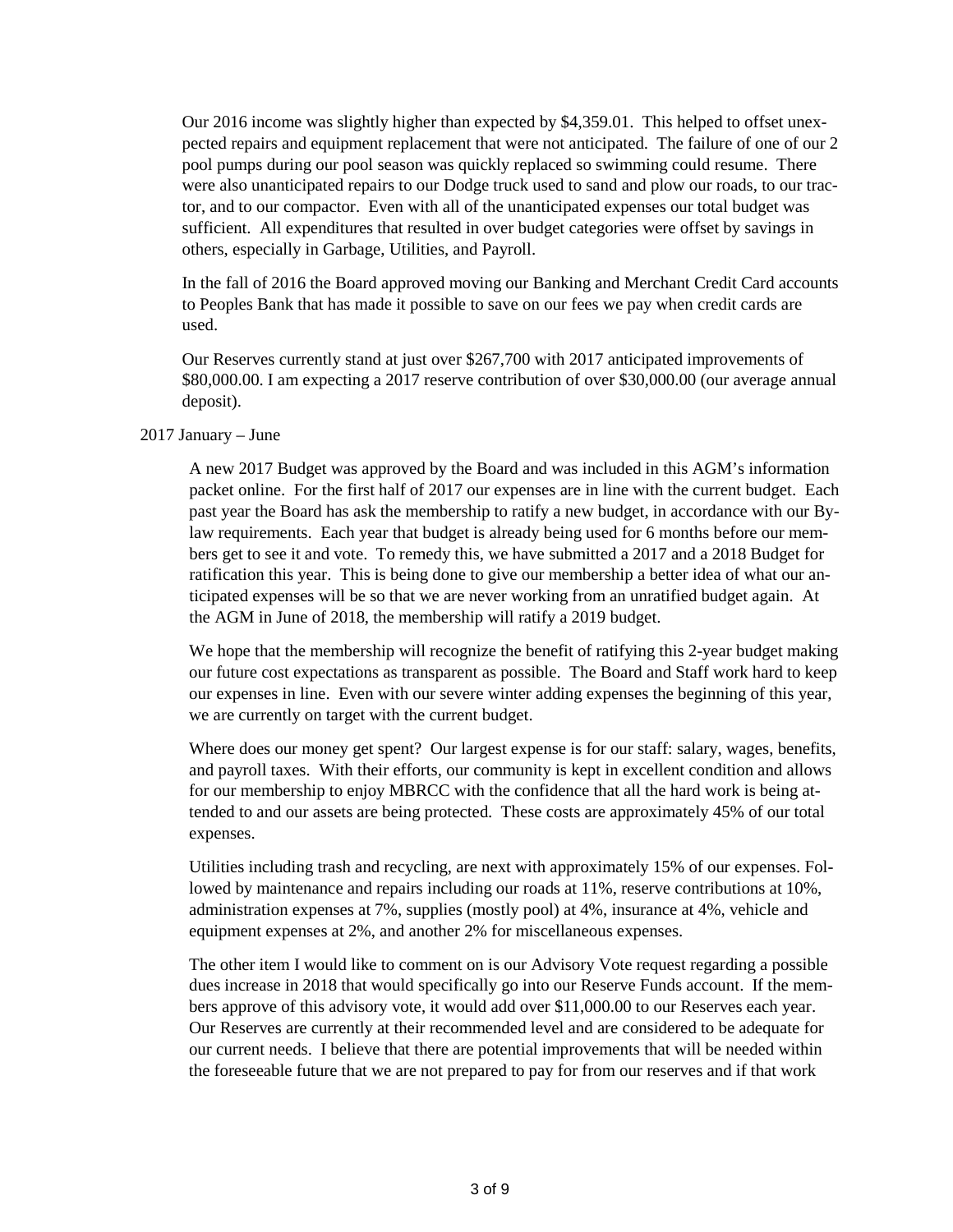were done it would require a special assessment. I believe it is better to save in advance of need to avoid any special assessment.

You will also be asked to ratify a revised 5-year Reserve Plan. This current plan was put together with considerable assistance from Allison, involving a complete review of the anticipated costs and adjusted life span expectancies of most all major assets here at MBRCC. MBRCC members can be thankful for the excellent judgment calls that were made by our past and current Staff and Board of Directors. Our expenses are constantly monitored with good sound judgment made for the best benefit to all members.

### d. Legal and Insurance

Mark Ablondi reported it was a quiet year for MBR Legal and Insurance. We had one auto accident this winter where the MBR Dodge plow truck clipped a member's car while plowing. This accident costs MBR \$500 in auto liability deductible for the car. We (MBR) were at fault and our truck sustained no damage. In September, NPIP (the Non-Profit Insurance Program) conducted a site survey of MBR grounds and facilities. NPIP found MBR grounds and facilities to be in excellent condition with no major safety issues, and the few minor safety items noted were quickly corrected by our staff. There have been no legal issues since the last AGM.

### e. Grounds and Maintenance

David Hill said he will be quick. It's been a busy year and we've gotten a lot done in Grounds and Maintenance: replaced side and upper floor windows in the clubhouse, replaced clubhouse siding, replaced interior clubhouse lights with energy-efficient LED fixtures, made repairs to the tractor and salt spreader and trash compactor, increased the budget for road paving, replaced one pool pump, replaced flooring in the office, and replaced the pool cover which was damaged due to vandalism.

Future projects include the front gate project, replacing heating and ductwork in the clubhouse, continued replacement of clubhouse siding, upgrading security cameras, and eventual replacement of the Dodge truck. We need to maintain the assets we have and replace assets that have reached end-of-life. Please let us know what we can do better, what you'd like to see done, and remember to give staff feedback. Please give them kudos for their incredibly hard work.

## f. Property Standards

Peter Berow said if you have heavy equipment coming into the Rim, please let the office and caretaker Aaron Ebner know. There might be a \$2,000 damage deposit. The Property Standards Director and caretaker need to be aware of what is happening in the Rim. Trees: members need permission to cut trees on lots — the Property Standards Director has to approve tree cutting. Get to know your neighbors, try to solve problems with neighbors before you contact Board members or the office.

## g. Violations

Ed Keller reported: regarding last June's Graduation party of unchaperoned teenagers, damage restitution of \$1,011.00 was immediately paid by the family — the Board approved a fine of \$650.00 and allowed the offender to learn a life lesson by working off this fine by providing community service here in MBRCC. The rest of the year was anticlimactic compared to the beginning. Most of the issues involved parking on roads or other members' driveways during winter snow removal. Again, there were issues over storage of unlicensed vehicles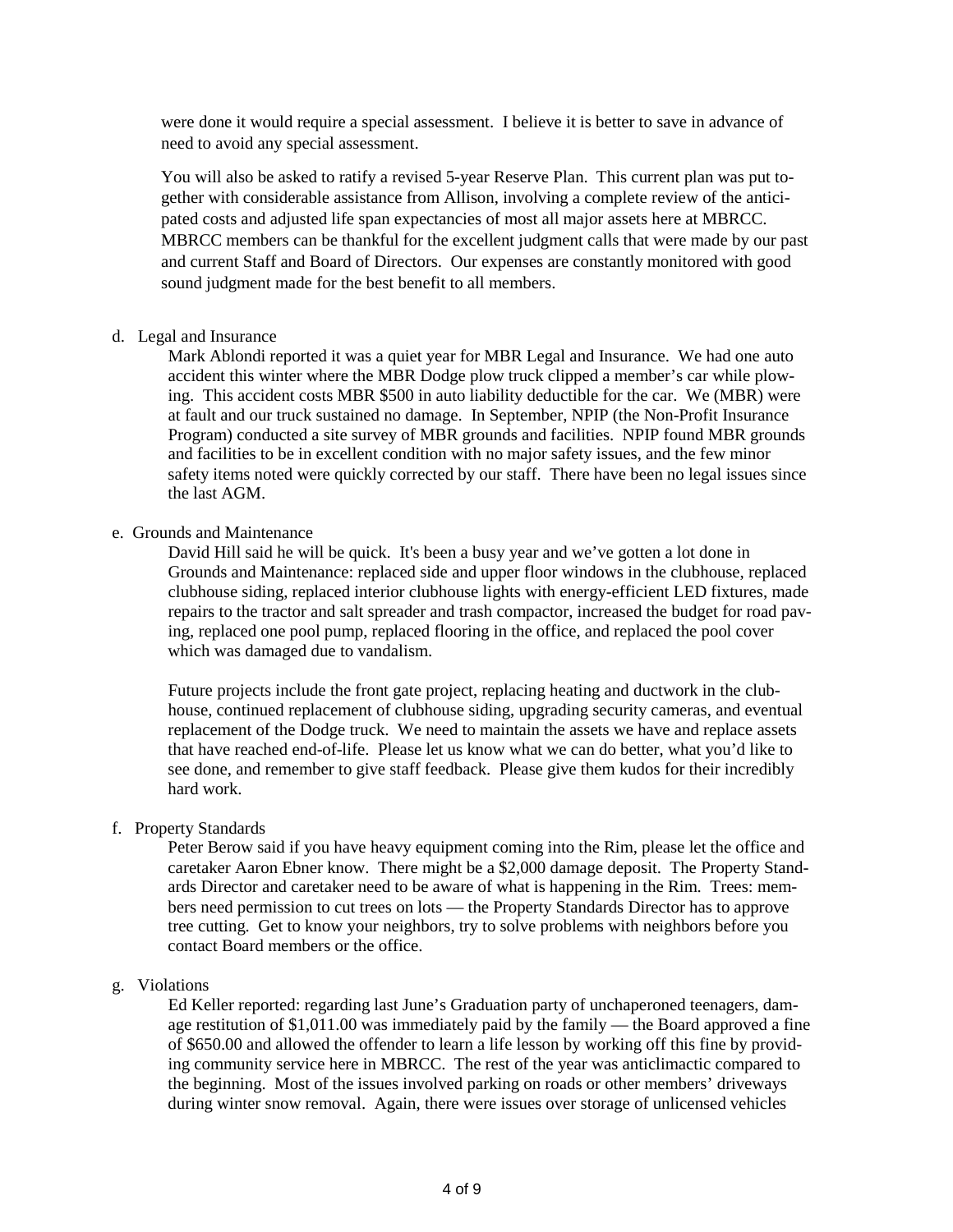and utility trailers and sports equipment. Member Jesse Hughes wrote and appeared at several Board meetings to seek changes to our Property Standards that now allow for winter seasonal storage of snowmobiles and their hauling trailers on their lots and for summer seasonal storage of boats smaller than 17' and their trailers during the fishing season. Please refer to our website and look under Property Standards for complete details as to what is allowed and not allowed and also when season and off-season is. These changes were approved by the Board to better accommodate our sports enthusiast members and still respect our members who do not wish to look out at equipment parked on other lots.

Now that summer is upon us I would like to remind all members that a dirt bike that does not have a license plate and current registration cannot be driven on any MBRCC property, including roads. They must be trailered to and from any approved recreational area. That means you cannot drive from Glacier Creek Road through our pathway for pedestrians, drive down Glacier Rim Dr. or onto Pinnacle Rd. and then duck out the back through the Glacier Water District lot. This is not acceptable.

Lastly, I would like to let all members know that the office continues to track outside vacation rental sites for MBRCC properties that are listing their cabins for rent. These websites and the fact that most renters stop in at the office on their way in for directions allow us to check and see if there is the approved paperwork on file. We now issue a \$250.00 fine when rentals are done and members avoid the required fee and forms. The overwhelming majority of MBRCC Members continue to be good and courteous neighbors, and we thank them all.

h. Member Relations

Roy Graham said the Member Relations Director acts as liaison for the Social Committee. We now have Dawn Chaplin on the Board looking after Social Committee. The Member Relations Director contacts new members and lets them know about our rules and regulations. The director calls members and asks if they've received a new member packet. We've had quite a few property changes since the last AGM. Thank you to our excellent staff. I'd like to reiterate the importance of getting to know your neighbors and I encourage members to join Nextdoor to keep updated on what's happening in MBR. Thank you to Board members, present and past. The Board spends your money wisely.

i. Director at Large

Dawn Chaplin reported she mainly works on social events. Dawn went over events during the past year. She said we need someone for the Christmas cookie event. Snow was a problem over the winter holidays. She stressed NYE is the only non-family event — all other events are for families. Easter Egg Hunt — she had 50 kids. She's been doing lots of karaoke events because people seem to enjoy it. She's put out a new event calendar. She puts info on Nextdoor, Baker Bits, etc. Important: when we have events, we need a parent with children under 13. Two big events are coming up: July 22, Summer Carnival and barbeque — she needs volunteers. Family Fun Day and barbeque on August 5 — she needs volunteers for this event as well. She would like new ideas and more people on the Social Committee.

Dawn thanked the Social Committee members for all their help: Pete and Mary Berow and family, Lynn Stefan, Sally Hewitt, Johanne Poirier, Dieter Kuhn, Jim Chaplin, and Dodie Fox. Special thanks to Ed Keller for offering help whenever she asks for it. She also thanked the caretakers and office staff for any work they had to do concerning the social events. She thanked all the members who helped clean up after the events.

#### **Members' Questions for Board Members**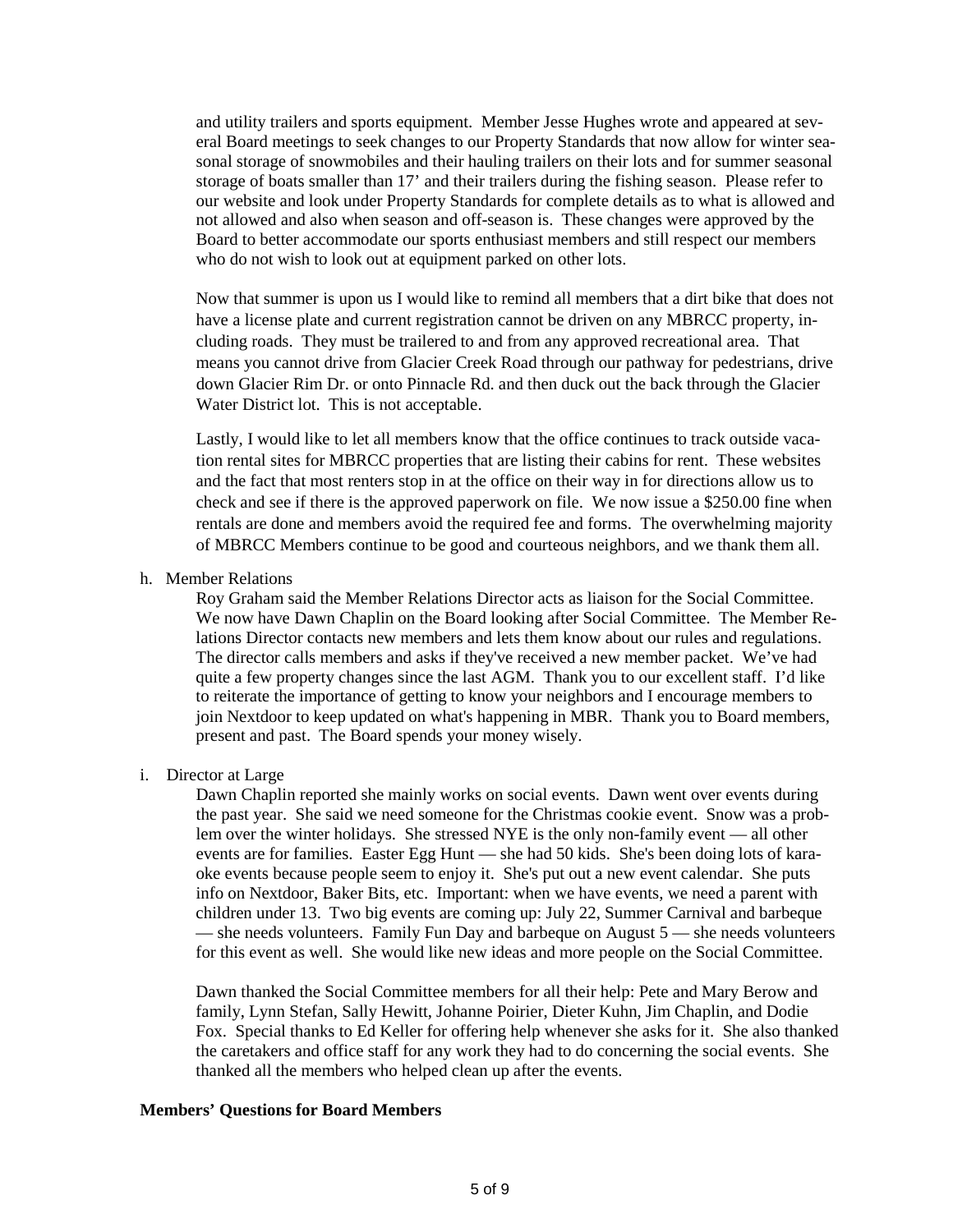Dick Russell question for Member Relations Director, Roy Graham: We didn't have a Social Director for a few years and now Dawn Chaplin has stepped up. Should we move Member Relations to Social Director and free up Ed Keller? Roy Graham answered: Member Relations is important because lots of new members don't read their new member packets. When the Member Relations Director calls them and connects with them, we can make sure they know what's in their packet, make sure they read their packets, and make it a neighborly function. Letting people know there are fines for transgressions is important and members are more careful. We're trying to be neighborly. Dick Russell: why not make Nextdoor automatic for all members?

David Hill said people have to submit to become members and are manually signed up by Nextdoor. So, joining can't be automatic.

Dick Russell question for Treasurer Ed Keller:

You keep referring to reserve fund. Is it the same as replacement fund? Ed Keller answered: it is a reserve fund and we have always called it that. Larson Gross calls

it replacement.

Dick Russell: why not change so the terms are same? Ed Keller: I don't think it's an issue.

Dick Russell to Treasurer Ed Keller:

On page 4 in the Larson Gross report, what is patronage fund? Ed Keller: we get a dividend through our propane co-op, and the dividend is based on our consumption through them.

Dick Russell: can you change the wording to co-op instead of patronage?

Ed Keller: Larson Gross uses the patronage term.

Dick Russell to Treasurer Ed Keller:

Regarding the Dodge truck, on pg. 2 *expected life*, it would be dead by now. The reserve fund at \$45,000 is not realistic to replace the Dodge truck.

Ed Keller: The Dodge has outlived its expected lifespan, we're looking at replacement, which is probably more than \$60,000 new and we're looking at all options — we have reserved \$45,000 for the new truck. We went through the budget with Allison; are things lasting longer? We don't need to scramble.

Dick Russell said we've funded \$45,000 for the replacement.

Ed Keller: the money is spread out over 4 years for replacement — the longer out the replacement means the slower the replacement funds are.

Dick Russell: I have a neighbor who owns a Dodge truck business, and we should contact him.

Ed Keller: we will consider your neighbor when we need a new truck.

Jessica Wolk to Treasurer Ed Keller:

Jessica Wolk: I'm new here, and am treasurer on our condo board in Seattle — why did you do 5-year plan instead of 30-year plan, why do it yourselves instead of hiring a commercial entity?

Ed Keller: Due to experience. I was a member of an HOA that paid for a 5-year study. The study result said the HOA needed a \$3 million reserve. WA state requires a 5-year reserve plan. The 30-year plan results in rediculously expensive reserves. We comply with the state requirement to provide our members with a 5-year reserve plan. It's a contentious issue with other HOA boards.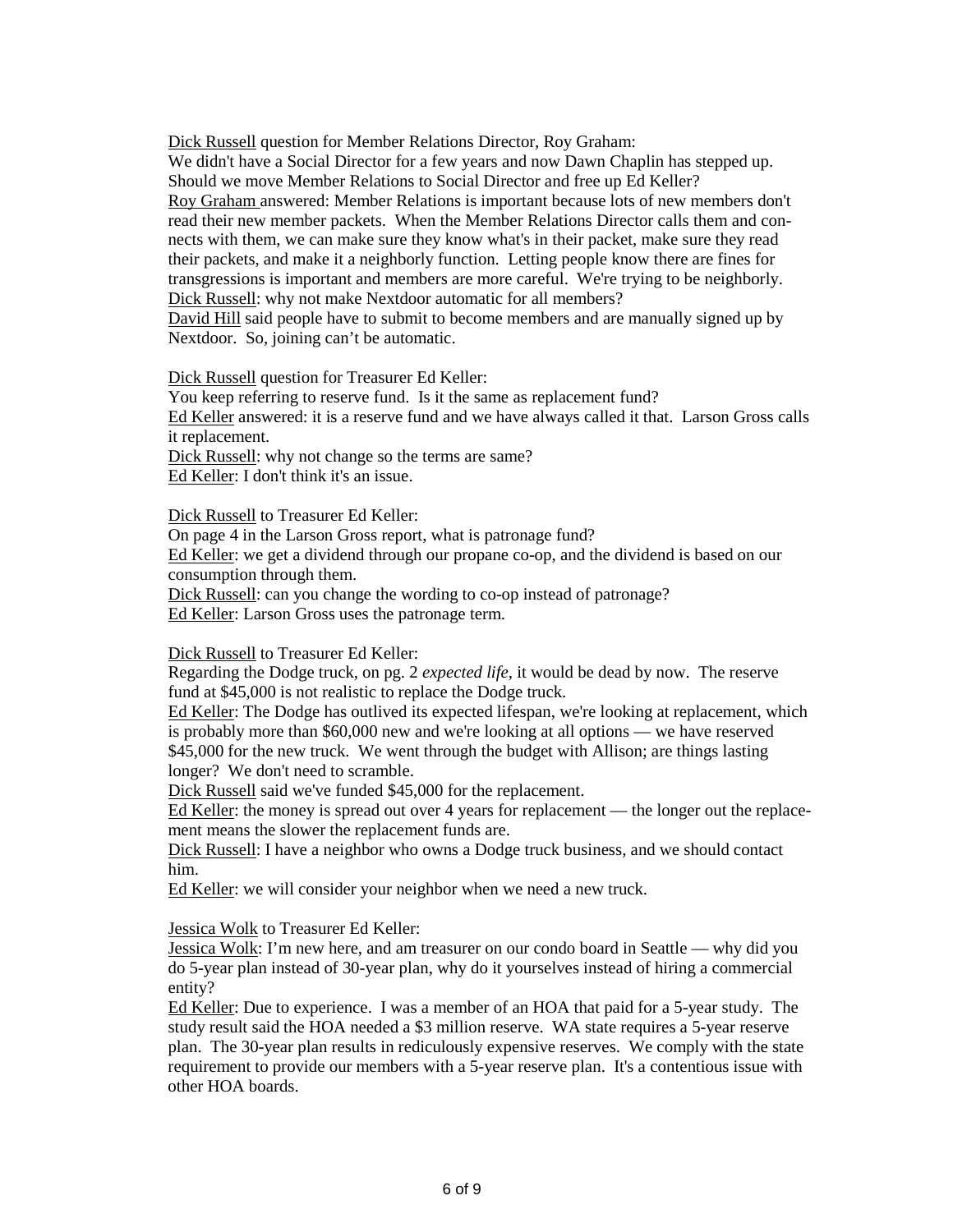Chris Fitting: some people did not respond to giving gate cards numbers to the office — what is the final resolution?

Ed Keller: we had 140 members respond to forms with their gate card numbers. Now we're taking gate cards out of the system. We might deactivate the older cards that haven't been reregistered. We have approximately 1,700 gate cards out there. That doesn't count the FOBS. We encourage people to re-register their cards.

Chris Fitting: there are liability and financial repercussions. Crime.

Ed Keller: do you have a recommendation for a speedy resolution?

Chris Fitting: cutting off gate cards.

Jacques Massie: I mentioned this gate card issue at last year's AGM. I had someone show up at my house recently who doesn't have a legitimate gate card.

Ed Keller: how did they get there?

Jacques Massie: they came through the gate.

Dawn Chaplin: we're about to turn off cards.

Jacques Massie: I can't see anything has been done.

Roy Graham: what are we going to do if people don't submit their card numbers? Give members a deadline or cards will be turned off.

Dodie Fox: if you turn off a gate card without notice, MBR will be liable.

Questions for Property Standards, Pete Berow:

A member asked if he needs a clarification on the tree policy. Lots of trees on my property fell over the winter. Do I need permission to cut and remove trees?

Pete Berow: yes, we want to know which trees you're cutting down. We're trying to save evergreens, but alders are snapping off and we're open to cutting them.

Roger Van Horn: is there a minimum size as far as cutting trees?

Pete Berow: yes, there's a minimum trunk diameter, which is listed in our Minimum Property Standards document.

Sharon Danhelka: a neighbor's tree fell and did minimum damage on our property, so I wrote to our neighbors about dangerous trees to advise them the trees are their responsibilty, but the people have not replied to my letter. What do you do when the neighbor does not reply? Five alders are leaning toward my house.

Mark Ablondi: I obtained permission from a neighbor to cut their trees.

Sharon Danhelka: what is the procedure for dealing with problems with renters? Go to the homeowner?

Ed Keller: did you report it to the office? That's the only way to resolve such issues. Mark Ablondi: it's good to talk to neighbors.

David Hill: refer the neighbor to the MBR rules and regs.

Janet Maxwell: if you have homeowner's insurance on your property, the tree on their property is not covered until it reaches your home, so the damaged home absorbs the expense.

Craig Collins: where is the 8-9" diameter measurement on the tree to be cut? At the base, up 10 feet? Allison gave me permission to cut trees. Do I have to go through another procedure?

Pete Berow: no.

Jacques Massie: do you talk to Asplundh about which trees they are going to cut? Asplundh cut trees on my property, so I have a claim with them.

David Hill: DOT has a massive setback along the highway.

Jacques Massie: the trees were 10 ft. in on my property from the stakes. Are we controlling anything around our highway perimeter?

Phil Hobman: nothing like this has ever come up before.

Bob McDonald: properties that abut Glacier Creek Road have a green zone boundary. Phil Hobman: it hasn't been brought to our attention.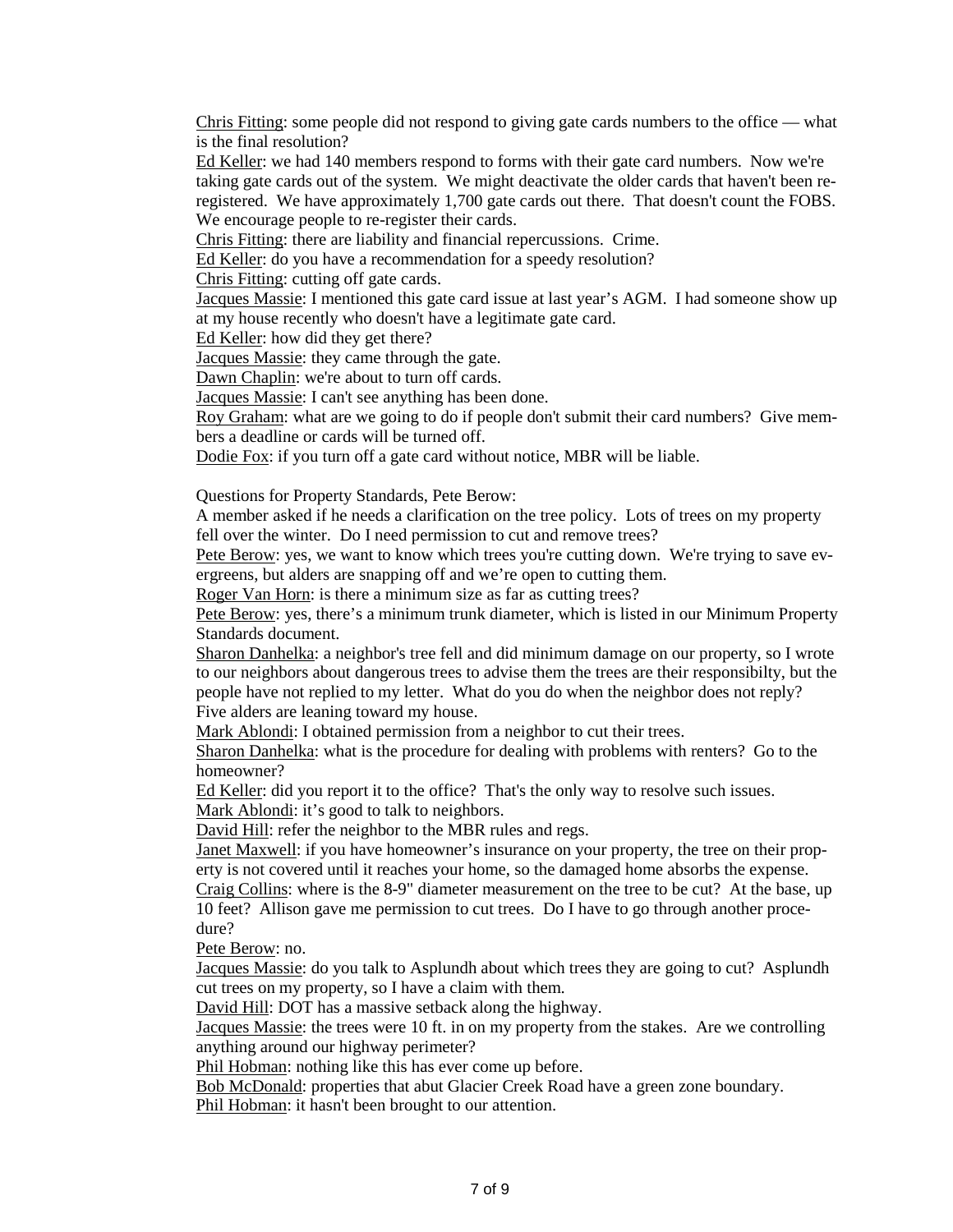Ed Keller: the easement is 15 feet into my property, county-controlled, but the county does not have the right to cut trees along Glacier Creek Road. Bob McDonald: people are cutting trees along Glacier Creek Road.

# **5. Ratification of Operating and Capital Budgets**

ACTION: Lanette Abdelnoor moved to approve, Robyn Waldron seconded. **Motion passed.** Budgets ratified.

## 6**. Nomination and Election for Board of Directors**

We have four open positions this year and we are accepting nominations from the floor. These positions are for three-year terms. I would like to remind members that Board positions are determined by the Board members at the first meeting of the Board of Directors after the AGM and Board positions can be changed over time. Anyone who has specific expertise can work with, or take over from, another director during the course of their term. The first Board meeting following the AGM will be held tomorrow, Sunday June 11, 2017 at 1:00 p.m. at the clubhouse.

# • **Nominations From the Floor**

Al Campbell: why does the Vice President not have a second job when two other members have two jobs? Prospective Board members need to be prepared to commit to three years, to the position, and to meeting every third Friday of each month. Al would like the next Board to each have one job instead of two.

Phil Hobman asked for nonimations from the floor. There were none. He asked nominees to say something about themselves.

## • **Nominees Speak**

David Hill: I've been on the Board for five years because there was a need. I'm happy bowing out. Titti Ringstrom asked why David wants to be on the board. David: to have an influence and make sure common sense prevails. I was an investment banker and four years ago people didn't want to be on the Board. I'm happy to serve or to step down.

Sally Hewitt: I've lived here since 2004 and have absolutely loved living here. I see other members giving much of their time as Board members, and would like to give back to the community in that way. Pertinent to this position, I have a degree in English from the UW, worked in the MBR office part-time for 5 years, and edited a newspaper for 9 years.

Seth Carson: we bought property last September, I own an insurance agency, want to get involved, and get to know people.

Dennis Larson: my wife and I have owned property here for 18 years. I love MBR and the people here. I'm committed to being on the Board.

Dodie Fox: I've been here since 2005, have served on the Board before. I feel very strongly about being on the Board and would like to get to know people in the community.

## • **New Board of Directors Announced**

Phil Hobman announced the new Board of Directors after the vote was counted: Seth Carson, Dodie Fox, Sally Hewitt, and Dennis Larson were elected as new Board members.

## • **Introduction of New Caretaker**

Phil introduced Aaron Ebner, MBR's new caretaker. Aaron spoke briefly, saying we can all solve issues easily by working together with the Board.

## **7. Waiver of Audit**